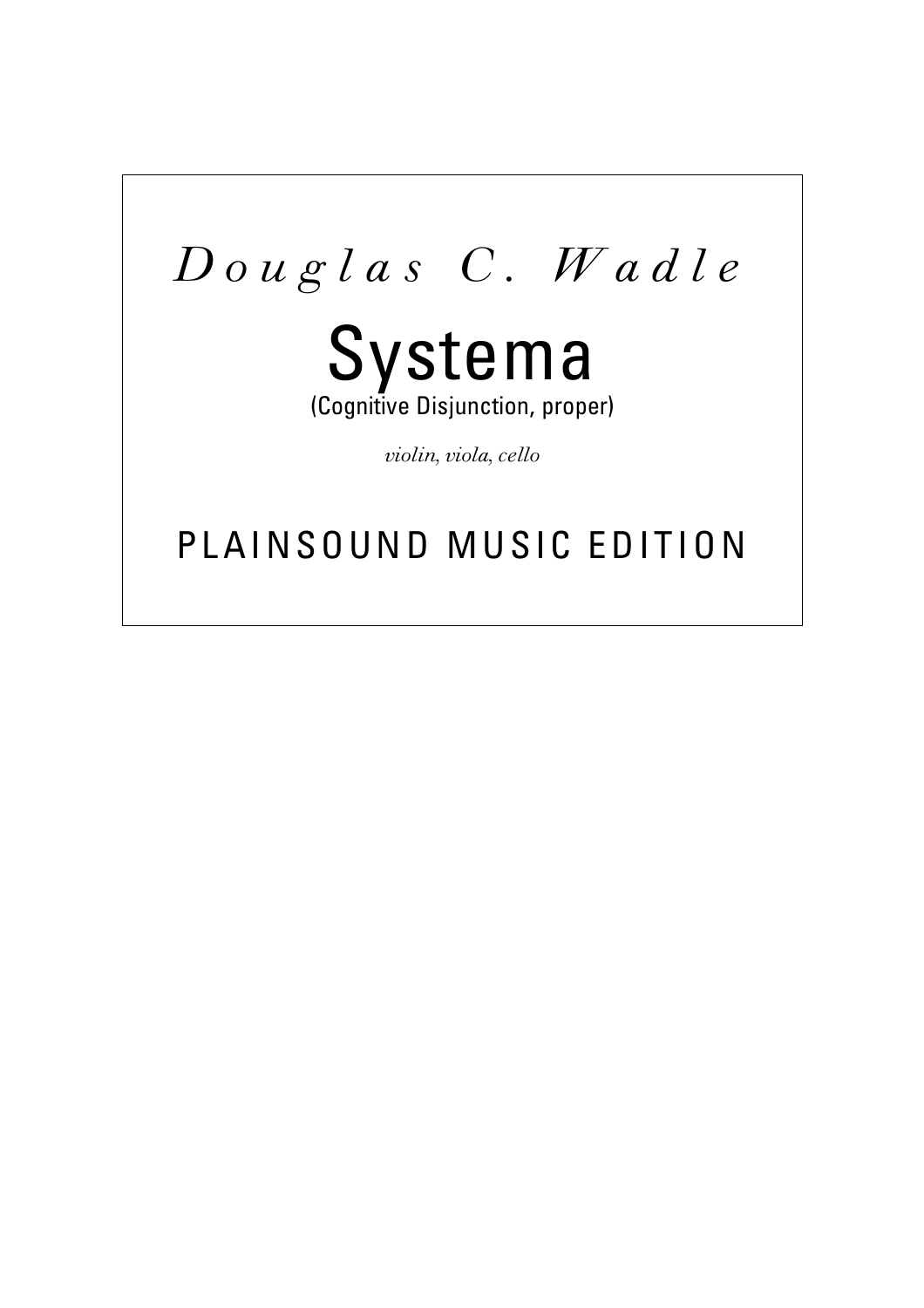## NOTES for performers

A version of *Systema* will be generated by selecting, first, an interval that will serve as the "frame" for the realization. This frame replaces (or is) the octave as the interval of redundancy and, hence, the distance from the starting (mid)point, G4, (a perfect fifth above middle C) to the final pitches performed by the violin (upward) and cello (downward).

Seven pitch-class ratios, "P", are to be calculated by the following formulas, where "F" is the "frame":

> $P^1 = (F - 1)(1/8) + 1$  $P^{2} = (F - 1)(1/5) + 1$  $P^5 = (F - 1)(2/7) + 1$  $P^4 = (F - 1)(1/2) + 1$  $P^5 = (F - 1)(3/5) + 1$  $P^6 = (F - 1)(5/7) + 1$  $P<sup>7</sup> = (F - 1)(1/1) + 1 = F$

These pitch-classes will form the (primary) rising line of the violin. The pitch-classes of the (primary) descending line of the cello are to be determined by the following formulas:

> $P^8 = P^6(1/F)$  $P^9 = P^5(1/F)$  $P^{10} = P^{4}(1/F)$  $P^{11} = P^{5}(1/F)$  $P^{12} = P^2(1/F)$  $P^{15} = P^{1}(1/F)$  $P^{14} = 1/F$

The distance of the resulting pitch-class ratios, in cents  $(1/100)$  of an equal-tempered semitone), from the beginning G is to be calculated by the formula:

 $1200*log(A)/log(2)$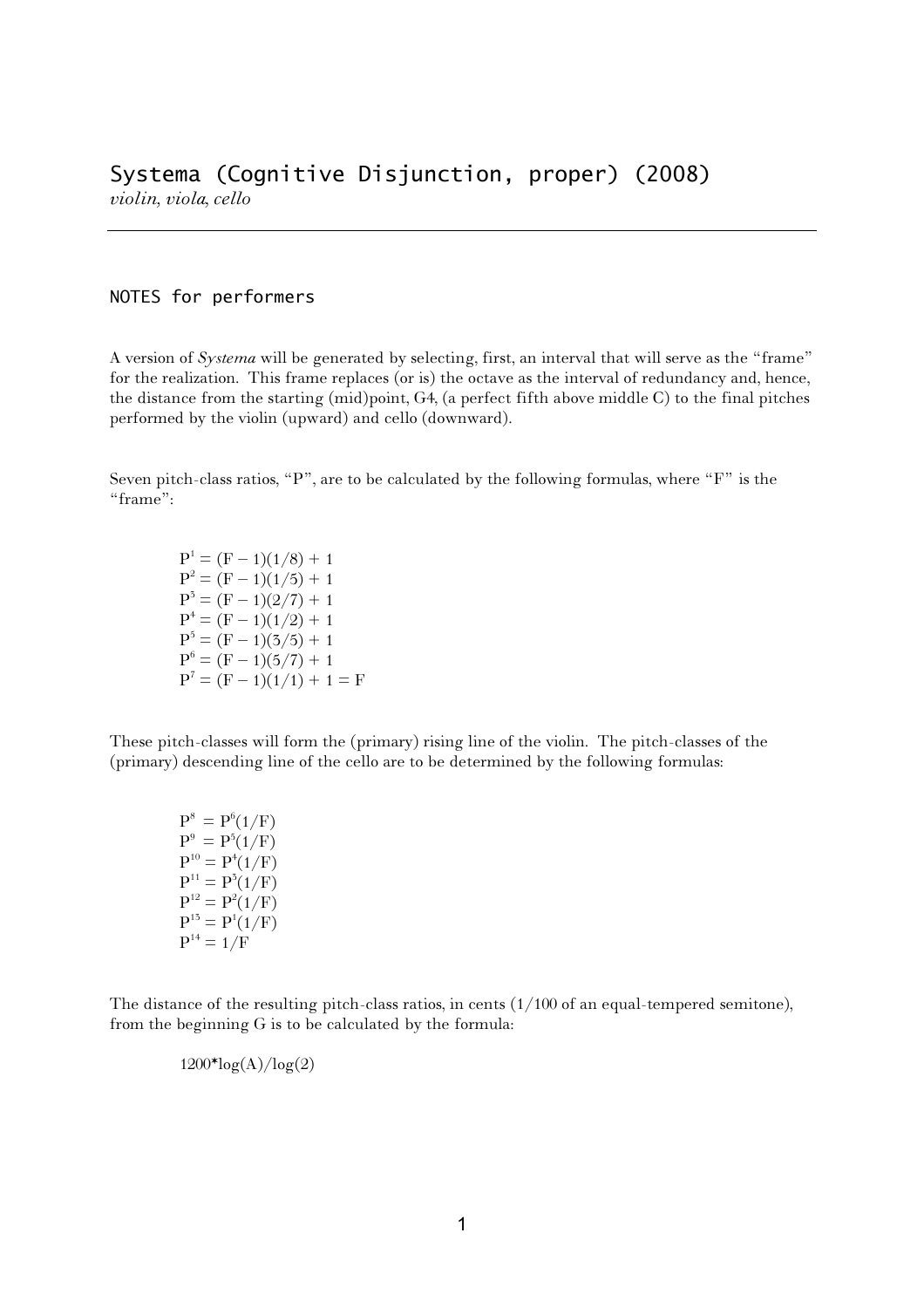The outline of the realization is to be constructed according to the following diagram:



The duration between successive introductions of these pitches should be approximately equal, and each pitch is to be sustained at least until the next successive pitch is established. The beginning G is to be sustained throughout the piece (primarily, though not necessarily exclusively, by the viola).

The realization should be constructed in such a way that it can be performed by ear. As such, intervening pitches (in any voice) may be required to facilitate the tuning of certain primary pitches (determined through the calculations above). Wherever possible, these intervening pitches should lie between the extremes of register then sounding in the violin and cello. The frequency relationship between two pitches may be calculated by dividing the smaller ratio into the larger. The size of the resulting interval in cents may be calculated by the formula given above. Note: As a general rule, frequency ratios involving higher numbers, and particular possessing higher prime number factors, are harder to tune 1 . Where no workable solution to the tuning of some primary pitch can be found, a judicious use of scordatura may be necessary.

> Douglas C. Wadle 28 March, 2008 Los Angeles

A sample realization at the 3/1 "frame" is provided.

 <sup>1</sup> <sup>A</sup> catalog of frequency ratios tunable by ear was compiled by Marc Sabat and Wolfgang von Schweinitz. The intervals included are, in order of increasing size:  $1/1$  (unison),  $8/7$ ,  $7/6$ ,  $6/5$  (just minor third),  $11/9$ ,  $5/4$  (just major third), 9/7, 13/10, 4/3, 11/8, 7/5, 10/7, 13/9, 16/11, 3/2 (just perfect fifth), 14/9, 11/7, 8/5 (just minor sixth), 13/8, 5/3 (just major sixth), 12/7. 7/4, 9/5, 11/6, 13/7, 15/8, 23/12, 2/1 (octave), 13/6, 11/5, 9/4 (just major ninth), 7/3, 19/8, 12/5, 17/7, 5/2, 18/7, 13/5, 8/3, 11/4, 14/5, 17/6, 20/7, 23/8, 3/1.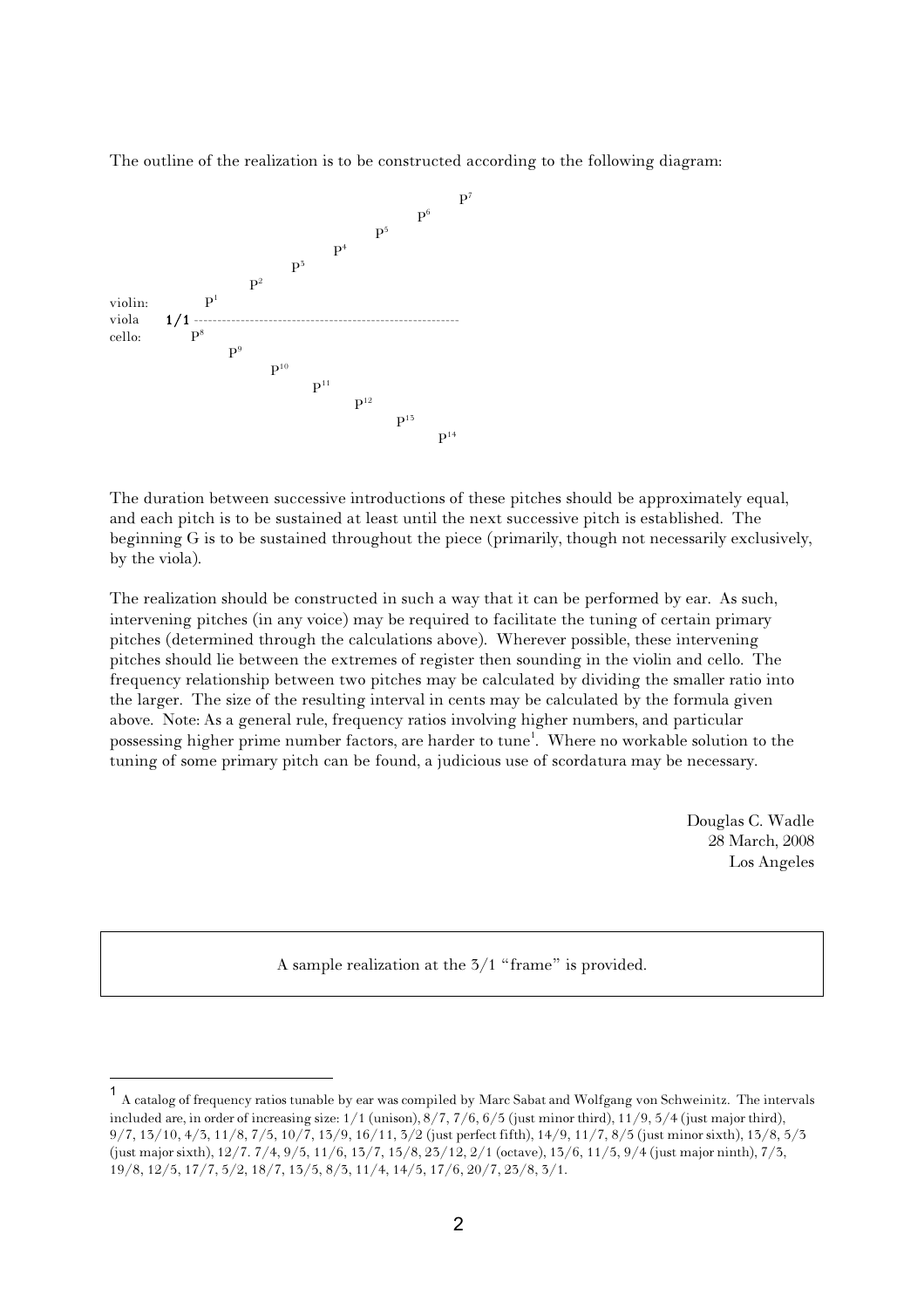SYSTEMA D. C. Wadle<br>(Cognitive Disjunction, Proper)

Realization at the 3:1 Frame